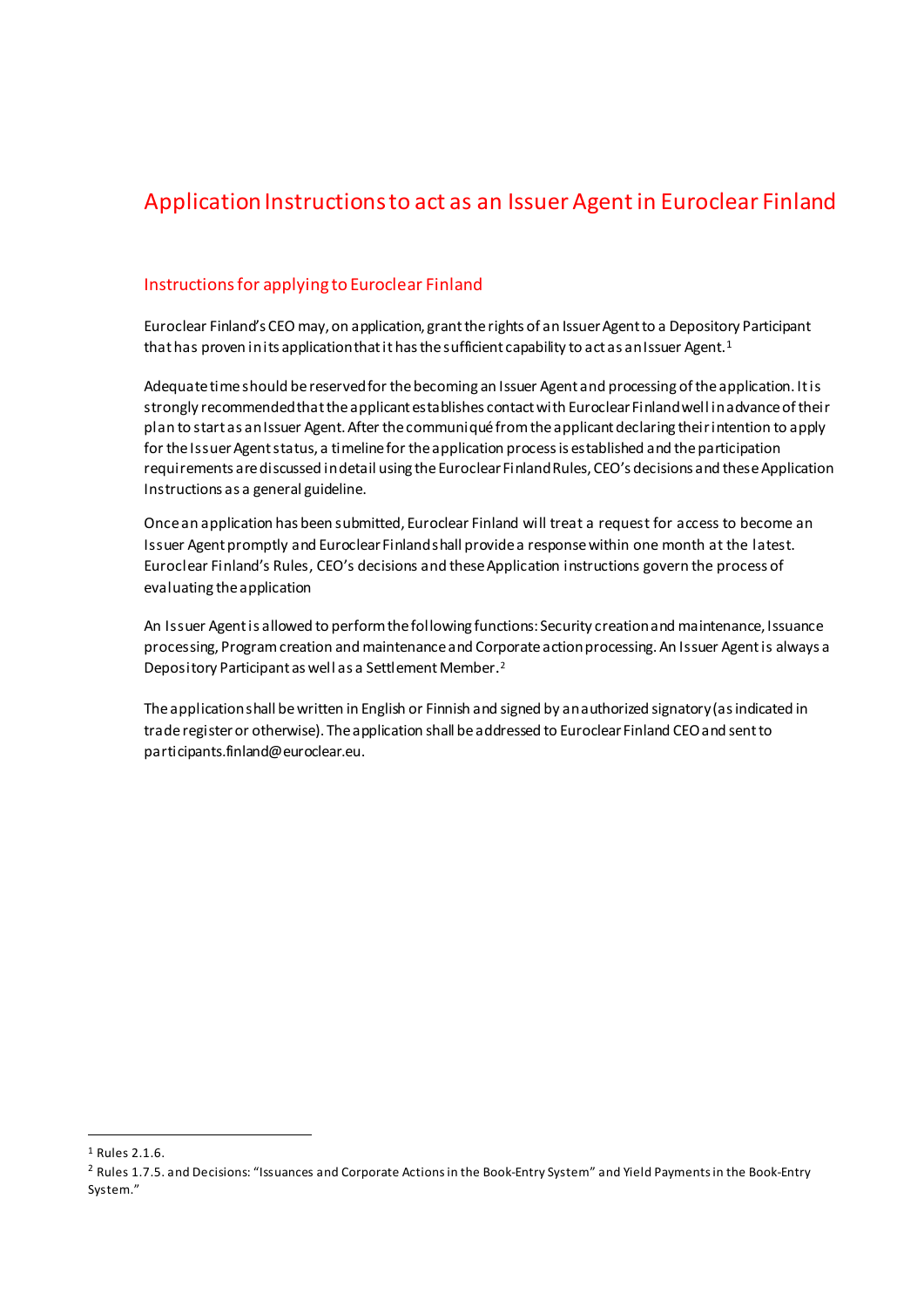# 1. Applicant

Please specify the official legal name, LEI and the Finnish business ID of the applicant.

Name of the applicant: LEI: Business ID:

# 2. Self-regulation of the CSD

Please confirm that the applicant undertakes to comply with the self-regulation of Euroclear Finland.<sup>[3](#page-1-0)</sup>

## 3. CSD related organisation

Please describe in detail your organization regarding your Depository, Settlement and Issuer Agent operations that will interact with Euroclear Finland. Attach an organizational chart of the part of the organization that will conduct business relating to the application, including names and functions.

#### 4. Persons responsible

Please specify which persons in your company are responsible for the the Issuer Agent operations and provide their email addresses, phone numbers and a description of their experience in their field as well as their place in the organization.

## 5. Personnel and documentation of skills[4](#page-1-1)

Please describe how the applicant, by the means of staffing, will ensure the fulfilment of its obligations under the rules and regulations of Euroclear Finland to act as an Issuer Agent. Provide information on expertise of the personnel and information on any planned user trainings that employees have participated in.

Please submit a CV of at least two (2) persons participating in the management, especially regarding their experience in the Issuer Agent operations. Please submit a CV of at least three (3) persons working with the management of an issue or Corporate Actions, especially regarding their experienceon matters relavent for Issuer Agent operations. Please provide email addresses and phone numbers for all these persons.Also, specify whether these persons are employedon a permanent or temporary basis. Note that this request applies regardless of any outsourcing.

Business description Please describe in detail the part of the business relevant for the Issuer Agent operations related to Euroclear Finland. In addition to that, please also clarify in the application the following:

- Estimate of the business volumes of the future operations
- To whom the service is provided
- Which types of corporate actions, issues and other corporate events are within your scope of your issuer agent services

<span id="page-1-0"></span> <sup>3</sup> Rules 4.2.5, 4.2.15, 4.2.17, 4.5.8, 4.6.25 and Decision: "Issues and Corporate Actions in the Book-Entry System" and "Yield Payments in the Book-Entry System."

<span id="page-1-1"></span><sup>4</sup> Rules 2.1.34, subsections 12 and 13 and the Decision: "Requirements imposed on persons using Euroclear Finland´s Infinity system".